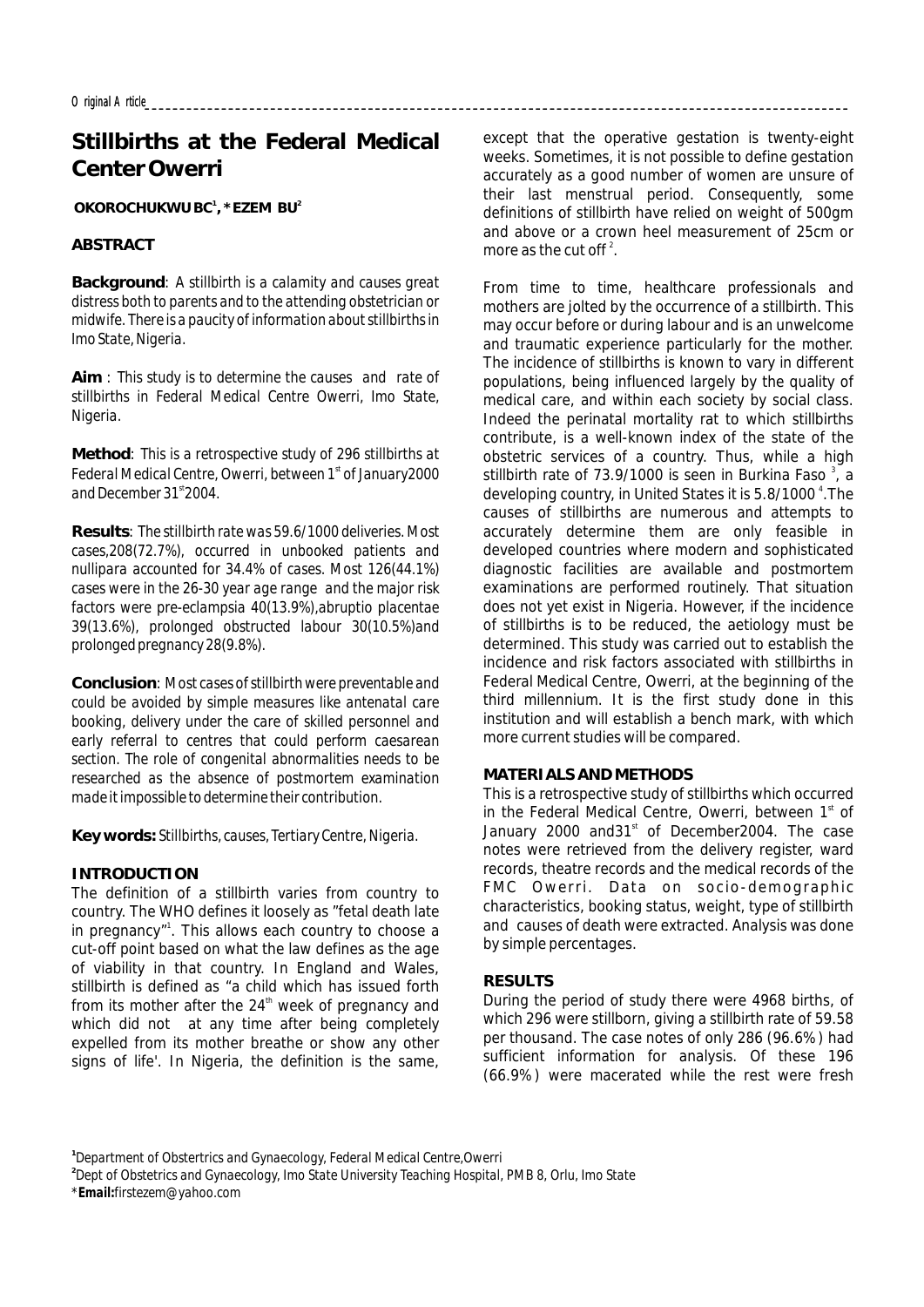stillbirths giving a ratio of 2.2:1. There were 91(31.9%) females, while the rest (68.1%) were males. As shown in Table I, most cases (72.7%)were unbooked for antenatal care. The largest percentage of stillbirths was seen in the 26-30 age group which contributed 44.1% of all stillbirths.

Nullipara contributed the highest percentage (34.3%) of stillbirths.Most,152 (53.2%), of the stillbirths were preterm (<37weeks) births, while 158 (55.2%) of them weighed less than 2.5 kg. Table II shows that the most common associated risk factors were pre-eclampsia, 40 (13.9%), abruptio placenta, 39 (13.6%) and prolonged obstructed labour, 30 (10.5%).

| Table I: Socio-demographic factors |           |          |
|------------------------------------|-----------|----------|
| Age                                | $N = 286$ | %<br>100 |
| < 20                               | 6         | 2.1      |
| $20 - 25$                          | 58        | 20.3     |
| $26 - 30$                          | 126       | 44.1     |
| $31 - 35$                          | 66        | 23.1     |
| $36 - 40$                          | 18        | 6.3      |
| $>/-40$                            | 12        | 4.2      |
| Parity                             |           |          |
| 0                                  | 98        | 34.3     |
| 1                                  | 48        | 16.8     |
| $\overline{2}$                     | 38        | 13.3     |
| 3                                  | 36        | 12.6     |
| $\overline{4}$                     | 34        | 11.9     |
| $>/-5$                             | 32        | 11.2     |
| <b>Booking Status</b>              |           |          |
| Unbooked                           | 208       | 72.7     |
| Booked                             | 78        | 27.3     |
| Gestation at delivery              |           |          |
| $28 - 36 + 6$                      | 152       | 53.2     |
| $37 - 41 + 6$                      | 124       | 43.3     |
| $>/-42$                            | 10        | 3.5      |
| Birthweight (gms) Distribution     |           |          |
| $<$ /=2499                         | 158       | 55.2     |
| 2500-3900                          | 92        | 32.1     |
| $>$ /=4000                         | 36        | 12.6     |
| Sex                                |           |          |
| Male                               | 91        | 31.9     |
| Female                             | 195       | 68.1     |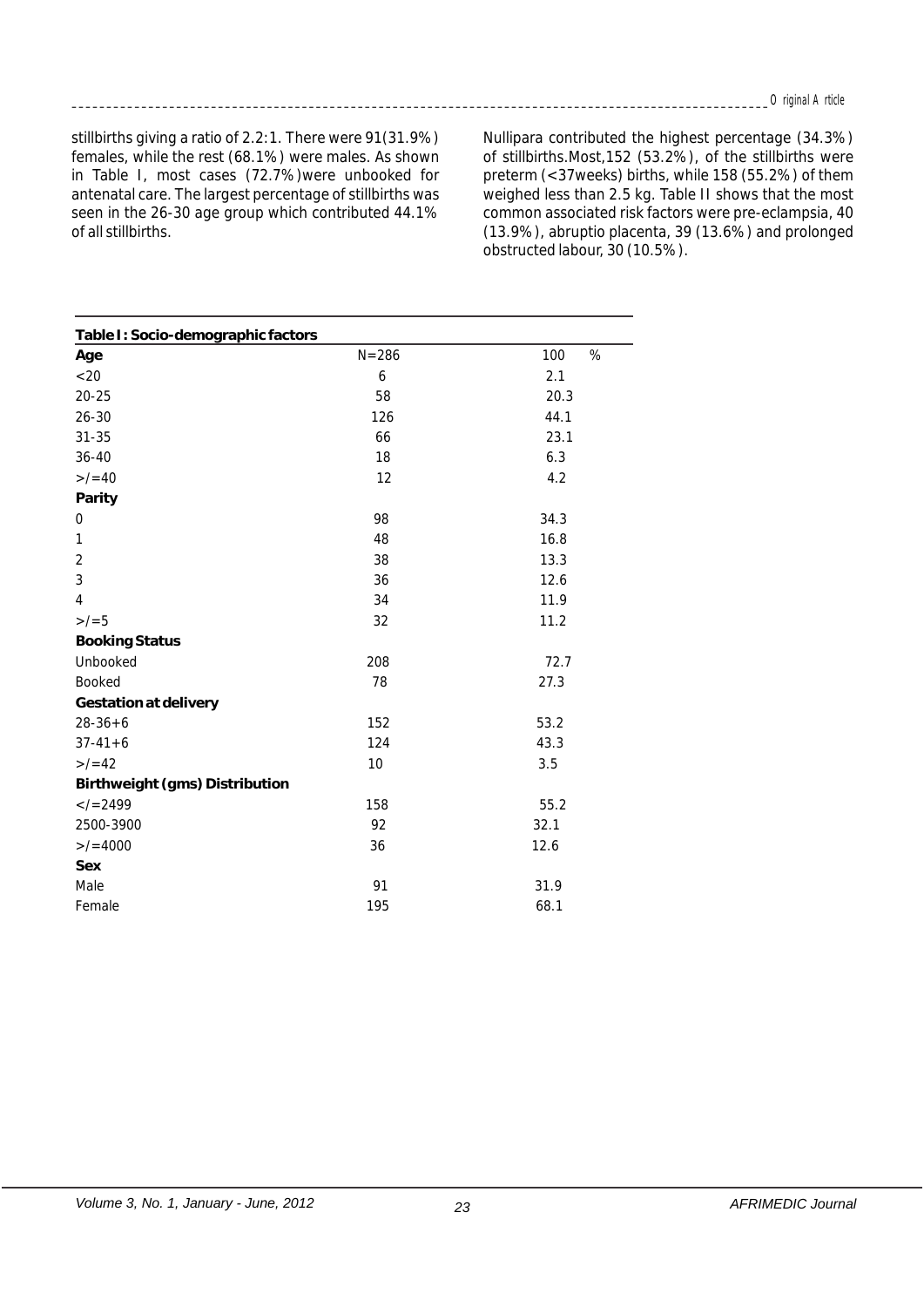#### *Original Article\_\_\_\_\_\_\_\_\_\_\_\_\_\_\_\_\_\_\_\_\_\_\_\_\_\_\_\_\_\_\_\_\_\_\_\_\_\_\_\_\_\_\_\_\_\_\_\_\_\_\_\_\_\_\_\_\_\_\_\_\_\_\_\_\_\_\_\_\_\_\_\_\_\_\_\_\_\_\_\_\_\_\_\_\_\_\_\_\_\_\_\_\_\_\_\_\_\_\_\_\_*

| Table II: Causes of Stillbirths |                |      |
|---------------------------------|----------------|------|
| Cause of Death                  | <b>No</b>      | %    |
| Preclampsia                     | 40             | 13.9 |
| Abruptio placenta               | 39             | 13.6 |
| Prolonged obstructed labour     | 30             | 10.5 |
| Prolonged pregnancy             | 28             | 9.8  |
| Prolonged rupture of membranes  | 22             | 7.7  |
| Unexplained                     | 22             | 7.7  |
| Anaemia                         | 20             | 7.0  |
| <b>Fetal distress</b>           | 16             | 5.6  |
| <b>Gestational Diabetes</b>     | 16             | 5.6  |
| Eclampsia                       | 15             | 5.2  |
| Ruptured uterus                 | 10             | 3.5  |
| Cord Accident                   | 10             | 3.5  |
| Multiple pregnancy              | 10             | 3.5  |
| Placenta praevia                | 5              | 1.7  |
| Congenital anomaly              | $\mathfrak{Z}$ | 1.0  |
| Total                           | 286            | 100  |

## **DISCUSSION**

The major finding in this study was a stillbirth rate of 59.58/1000.Most cases were unbooked, and born preterm. The main contributory factors were preeclampsia, abruptio placentae, prolonged obstructed labour, and prolonged pregnancy in that order.

The stillbirth rate is less than 89/1000 reported in Ibadan <sup>5</sup> and 63/1000 inEnugu<sup>6</sup>, but is higher than those from Nnewi<sup>7</sup>, 42.2/1000, Benin<sup>8</sup>, 53/1000 and advanced countries, 5.8-6.9/1000<sup>°</sup>. The relatively high rates seen are partly due to the fact that the figures are from hospital based studies, mainly tertiary referral centers where the most serious cases are referred. The regional differences seen in Nigeria may be the result of variations in the level of care and staffing and the proportion of patients of various social strata seen in these institutions.

That unbooked cases contributed to a major proportion of the stillbirth as expected and this is the case in most centres in Nigeria <sup>6-8,10</sup>. Such patients often present with obstructed labour, severe anaemia and severe preeclampsia.More stillbirths were recorded among nullipara in this study. This may be because of factors like the increased incidence of pre-eclampsia,eclampsia and obstructed labour in this group of women. In addition, their increased susceptibility to malaria makes them more vulnerable to anaemia. This finding is however at variance with findings in some other studies<sup>3,5,6</sup>. The largest number of stillbirth was seen in the age group26-30.This is similar to findings in Nnewi<sup>7</sup> and may reflect the fact that this age group contributes the largest number of deliveries. Although a study<sup>11</sup> has shown an increase in stillbirth rate for mothers above the age of 40,this is not the case in this study. Pre-eclampsia and eclampsia which accounted